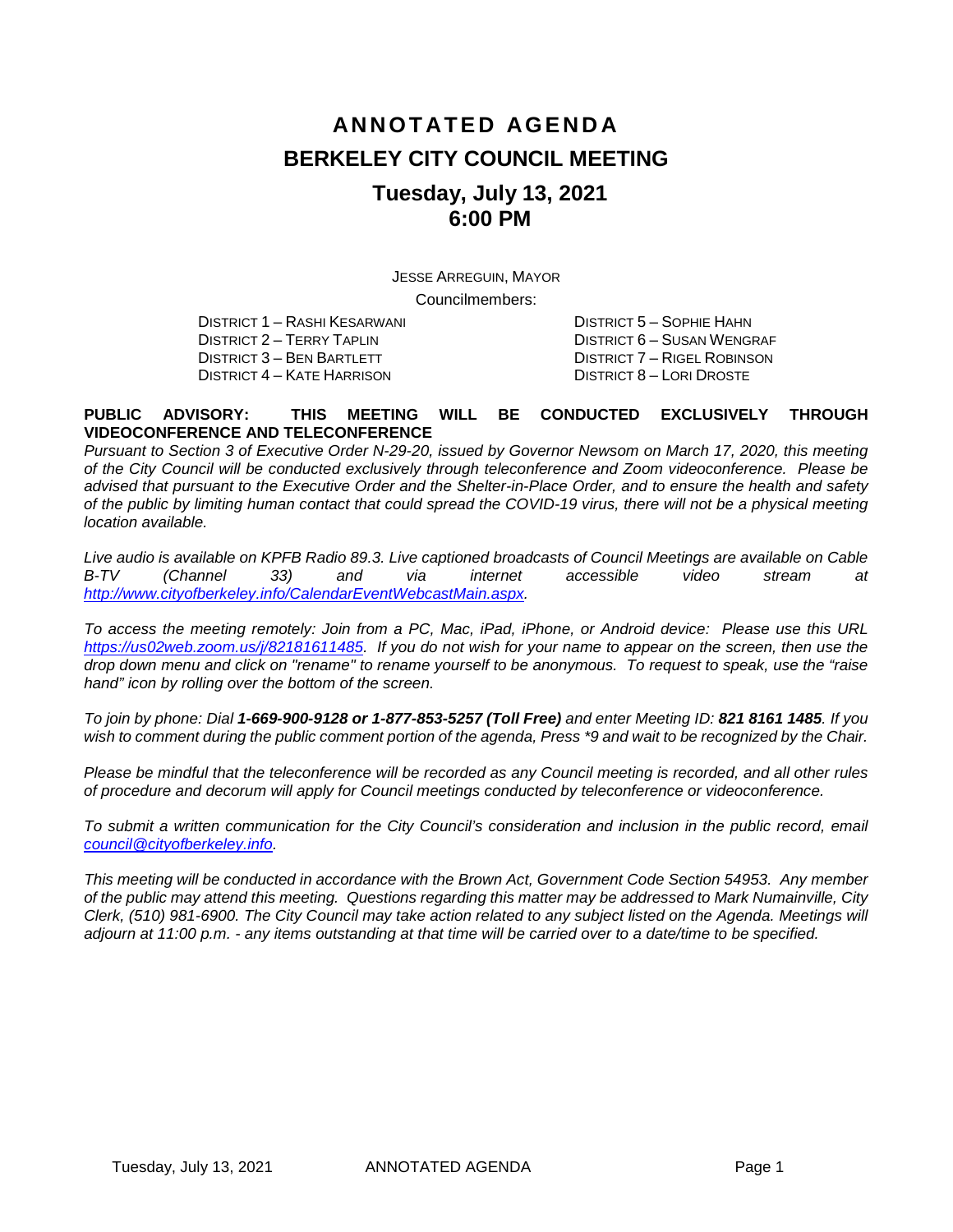# **Preliminary Matters**

**Roll Call:** 7:42 p.m.

- **Present:** Kesarwani, Taplin, Bartlett, Harrison, Hahn, Wengraf, Robinson, Droste, Arreguin
- **Absent:** None

#### **Ceremonial Matters:**

- 1. Recognition of Cal Move Out Day Coalition
- 2. Recognition of Plastic Free July
- 3. Adjourned in Memory of Chuck Feezel, Berkeley Resident

#### **City Manager Comments:** None

#### **Public Comment on Non-Agenda Matters:** 10 speakers.

### **Consent Calendar**

#### **Public Comment on Consent Calendar and Information Items Only:** 7 speakers.

**Action:** M/S/C (Arreguin/Robinson) to adopt the Consent Calendar in one motion except as indicated. **Vote:** All Ayes.

### **1. FY 2022 Tax Rate: Fund Emergency Services for the Severely Disabled (Measure E)**

**From: City Manager**

**Recommendation:** Adopt second reading of Ordinance No. 7,772-N.S. setting the FY 2022 tax rate for funding the provision of emergency services for the disabled at \$0.01796 (1.796 cents) per square foot of improvements. **First Reading Vote:** All Ayes. **Financial Implications:** See report

Contact: Henry Oyekanmi, Finance, (510) 981-7300 **Action:** Adopted second reading of Ordinance No. 7,772-N.S.

**2. FY 2022 Annual Appropriations Ordinance From: City Manager Recommendation:** Adopt second reading of Ordinance 7,779-N.S. adopting the FY 2022 Annual Appropriations Ordinance (AAO) in the amount of \$673,601,287 (gross appropriations) and \$552,265,708 (net appropriations). **First Reading Vote:** All Ayes. **Financial Implications:** See report Contact: Rama Murty, Budget Office, (510) 981-7000 **Action:** Adopted second reading of Ordinance No. 7,779-N.S.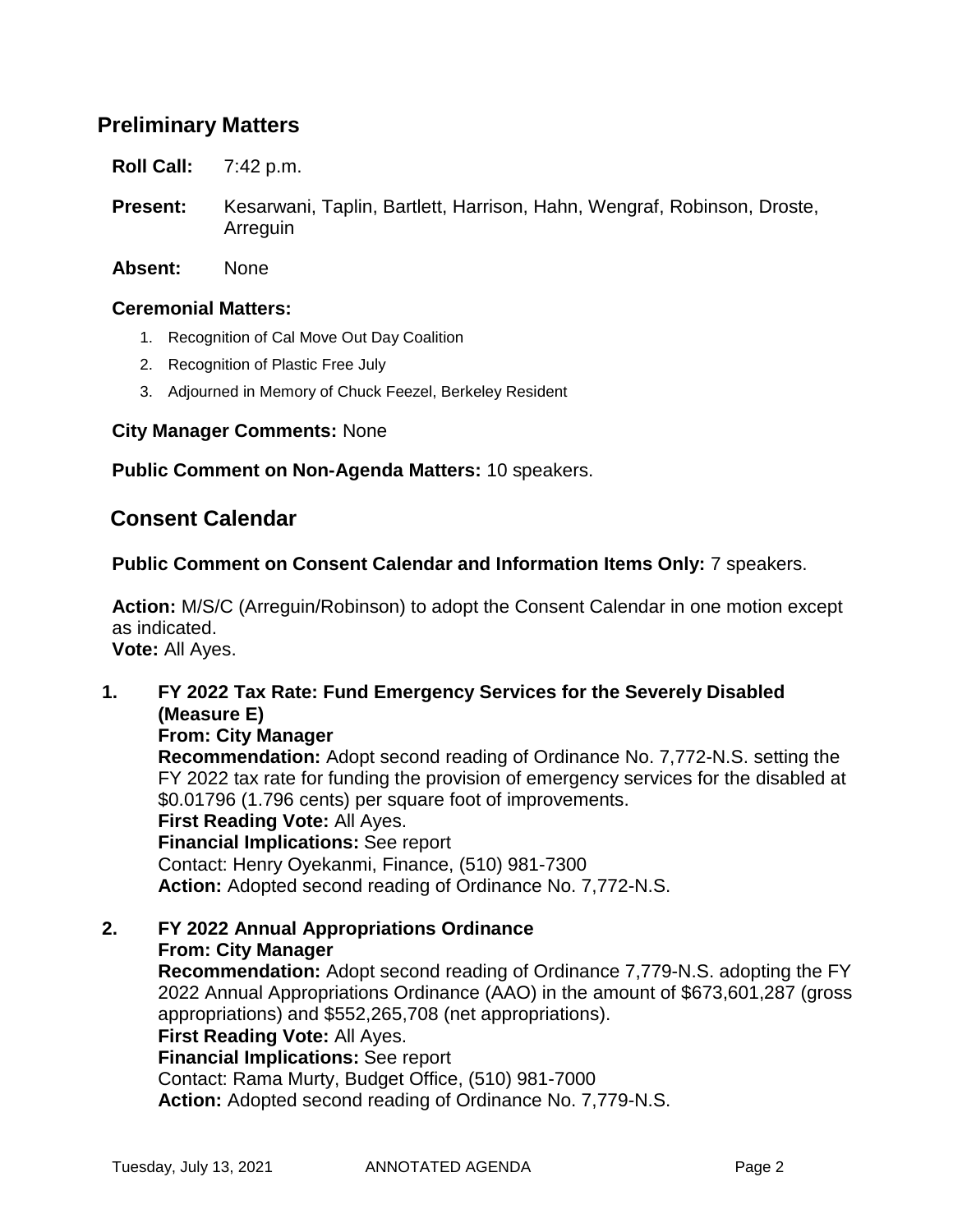**3. Formal Bid Solicitations and Request for Proposals Scheduled for Possible Issuance After Council Approval on July 13, 2021 From: City Manager**

**Recommendation:** Approve the request for proposals or invitation for bids (attached to staff report) that will be, or are planned to be, issued upon final approval by the requesting department or division. All contracts over the City Manager's threshold will be returned to Council for final approval.

**Financial Implications:** Various Funds - \$663,976 Contact: Henry Oyekanmi, Finance, (510) 981-7300 Action: Approved recommendation.

**4. Contract: ERA Construction, Inc. for the O&K Docks Electrical Upgrade Project at the Berkeley Marina**

## **From: City Manager**

**Recommendation:** Adopt a Resolution: 1. Approving the plans and specifications for the O&K Docks Electrical Upgrade Project (Bid Specification No. 21-11449-C); and 2. Rejecting the bid protest of Edward W. Scott Electric Co. Inc., the second-lowest bidder; and 3. Accepting the bid of ERA Construction, Inc. as the lowest responsive and responsible bidder on the Project; and 4. Authorizing the City Manager to execute a contract and any amendments, extensions or other change orders until completion of the project in accordance with the approved plans and specifications, with ERA Construction, Inc., for the O&K Docks Electrical Upgrade Project, in an amount not to exceed \$1,200,000, which includes a contract amount of \$1,117,980 and a 7.3% contingency in the amount of \$82,020. **Financial Implications:** Various Funds - \$1,200,000

Contact: Scott Ferris, Parks, Recreation and Waterfront, (510) 981-6700 **Action:** Adopted Resolution No. 69,951–N.S.

#### **5. Contract No. 32000274 Amendment: Suarez and Munoz Construction, Inc. for San Pablo Park Playground and Tennis Court Renovation Project From: City Manager**

**Recommendation:** Adopt a Resolution authorizing the City Manager to execute an amendment to Contract No. 32000274 with Suarez and Munoz Construction, Inc. for the San Pablo Park Playground and Tennis Court Renovation Project, increasing the amount by \$60,000 for an amended total amount not to exceed \$2,154,056. **Financial Implications:** Parks Tax Fund - \$60,000

Contact: Scott Ferris, Parks, Recreation and Waterfront, (510) 981-6700 **Action:** Adopted Resolution No. 69,952–N.S.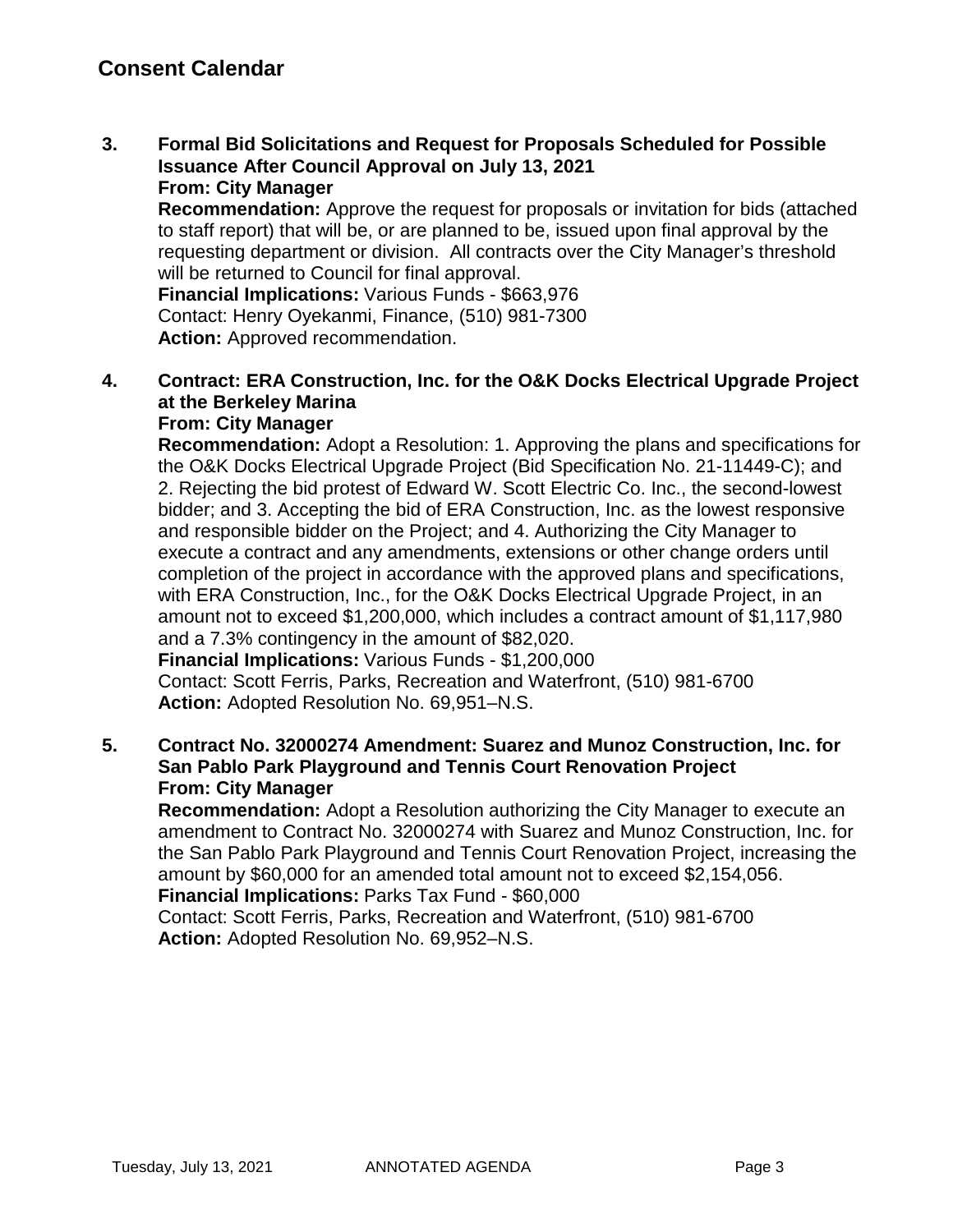# **Consent Calendar**

### **6. Authorize the City Manager to Accept REAP and PDA Planning Grant Applications**

#### **From: City Manager**

**Recommendation:** Adopt a Resolution authorizing the City Manager to accept three planning grant awards and to execute documents or amendments associated with each grant. The three applications awarded are: A competitive Regional Early Action Planning (REAP) grant in the amount of \$75,000; a non-competitive REAP grant in the amount of \$83,506; and a Priority Development Area (PDA) Planning Grant for the San Pablo Avenue PDA in the amount of \$750,000.

#### **Financial Implications:** See report

Contact: Jordan Klein, Planning and Development, (510) 981-7400 **Action:** Adopted Resolution No. 69,953–N.S.

#### **7. Accept Grant Funding from the California Highway Patrol (CHP) Cannabis Tax Fund Grant Program to Reduce Impaired Driving in the City of Berkeley From: City Manager**

**Recommendation:** Adopt a Resolution to authorize the City Manager, or designee, to accept the "Cannabis Tax Fund Grant Program (CTFGP)" and enter into the resultant grant agreement and any amendments to fund impaired driving detection/investigation training for officers, community educational programs and supplemental impaired driving enforcement. The tentative grant allocation is \$135,462 for the period of July 1, 2021 through June 30, 2022.

#### **Financial Implications:** See report

Contact: Jennifer Louis, Police, (510) 981-5900 **Action:** Adopted Resolution No. 69,954–N.S.

#### **8. Approval and Levy of 2018 Clean Stormwater Fee in FY 2022 From: City Manager**

**Recommendation:** Adopt a Resolution approving the proposed adjusted fees for the 2018 Clean Stormwater Fee and ordering the levy of the fees in Fiscal Year 2022. **Financial Implications:** See report

Contact: Liam Garland, Public Works, (510) 981-6300 **Action:** Adopted Resolution No. 69,955–N.S.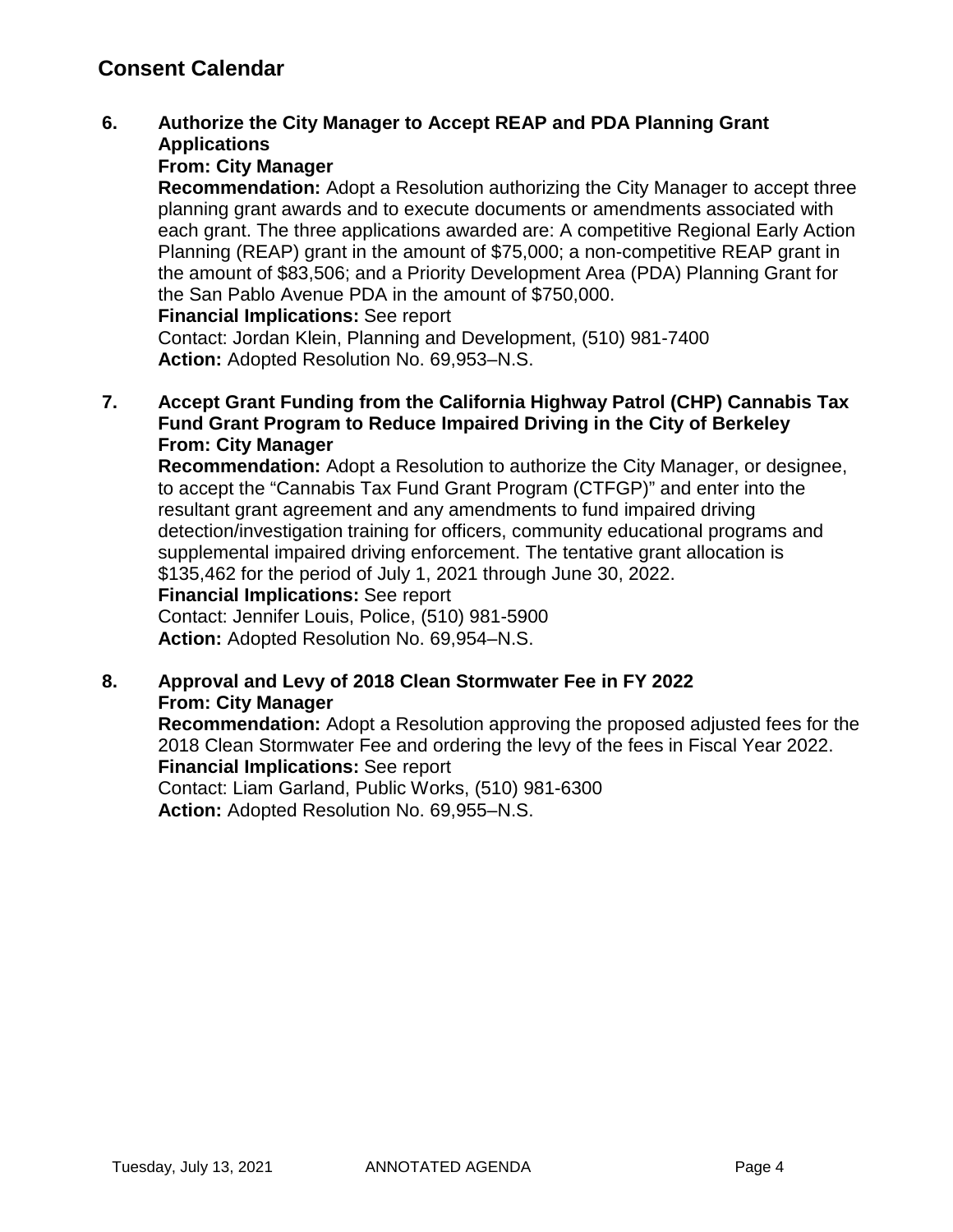# **Consent Calendar**

**9. Contract: Rainbow Waterproofing & Restoration Co., Inc. for the Central Library Stucco Restoration Project**

### **From: City Manager**

**Recommendation:** Adopt a Resolution: 1. Approving plans and specifications for Central Library Stucco Restoration Project, Specification No.20-11405-C; 2. Accepting the bid of Rainbow Waterproofing & Restoration Co., Inc. as the lowest responsive and responsible bidder; and 3. Authorizing the City Manager to execute a contract and any amendments, extensions or other change orders until completion of the project in accordance with the approved plans and specifications, for an amount not to exceed \$702,384, which includes a contingency of \$117,064.

**Financial Implications:** Library Tax Fund - \$702,384

Contact: Liam Garland, Public Works, (510) 981-6300, Tess Mayer, Library, (510) 981-6100

**Action:** Adopted Resolution No. 69,956–N.S.

# **10. Contract No. 32000092 Amendment: New Image Landscape Company for On-Call Landscaping Services**

#### **From: City Manager**

**Recommendation:** Adopt a Resolution authorizing the City Manager to execute an amendment to Contract 32000092 with New Image Landscape Company to increase the spending authority by \$150,000 for a total not to exceed \$200,000 and to extend the contract term an additional two year to November 30, 2023 for on-call landscaping services.

**Financial Implications:** Various Funds - \$150,000 Contact: Liam Garland, Public Works, (510) 981-6300 **Action:** Adopted Resolution No. 69,957–N.S.

# **Council Consent Items**

**11. Resolution in Support of Ending Qualified Immunity Act From: Councilmember Taplin (Author), Councilmember Hahn (Co-Sponsor) Recommendation:** Adopt a Resolution in Support of the Ending Qualified Immunity Act by Rep. Ayanna Pressley (D-Mass.) and Sen. Ed Markey (D-Mass) and send copy of resolution to the office of Rep. Barbara Lee (CA-13). **Financial Implications:** None Contact: Terry Taplin, Councilmember, District 2, (510) 981-7120 **Action:** Councilmembers Wengraf and Harrison added as co-sponsors. Adopted Resolution No. 69,958–N.S.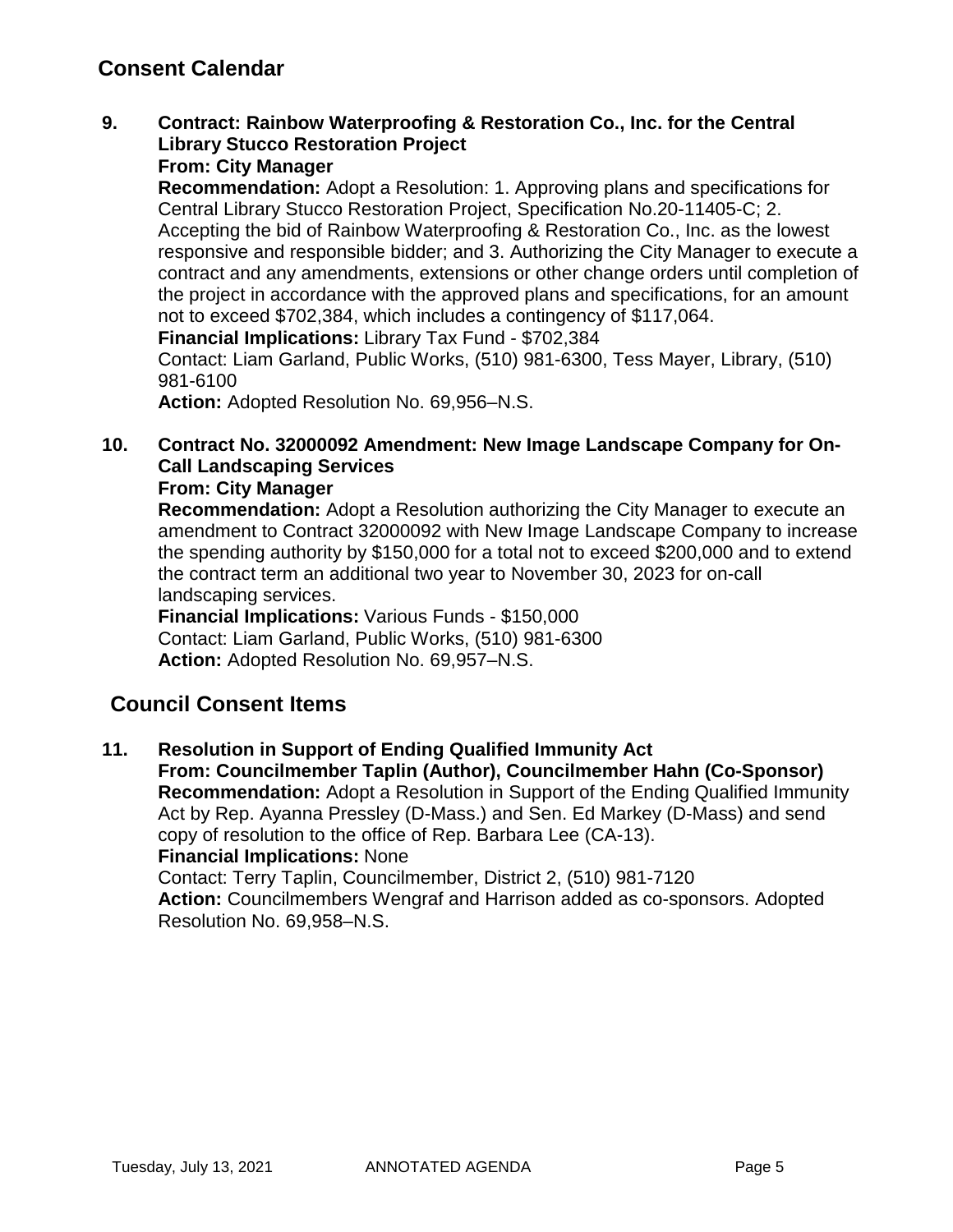# **Action Calendar – New Business**

#### **12. Endorse All Home CA Regional Action Plan on Homelessness From: Mayor Arreguin (Author), Councilmember Hahn (Co-Sponsor), Councilmember Wengraf (Co-Sponsor) Recommendation:**

1. Receive a presentation from All Home CA, a regional collective impact partnership, on their Regional Action Plan on homelessness.

2. Endorse the All Home CA Regional Action Plan and the 1-2-4 framework to support ending homelessness in the San Francisco Bay Area, with a goal of a 75% reduction by 2024.

3. Refer to the City Manager to utilize the assistance of All Home to analyze the City of Berkeley's current homelessness expenditures and programs and explore recalibrating and prioritizing investments to align with the 1-2-4 RAP framework. The City Manager should return to the City Council and the Homeless Services Panel of Experts with a report on the findings of this analysis.

#### **Financial Implications:** See report

Contact: Jesse Arreguin, Mayor, (510) 981-7100

**Action:** 8 speakers. Councilmember Bartlett added as a co-sponsor. M/S/C (Arreguin/Wengraf) to adopt recommendations #2 and #3.

**Vote:** Ayes – Kesarwani, Taplin, Harrison, Hahn, Wengraf, Robinson, Droste, Arreguin; Noes – None; Abstain – None; Absent – Bartlett.

Councilmember Bartlett absent 10:00 p.m. – 10:12 p.m.

Recess 10:02 p.m. – 10:12 p.m.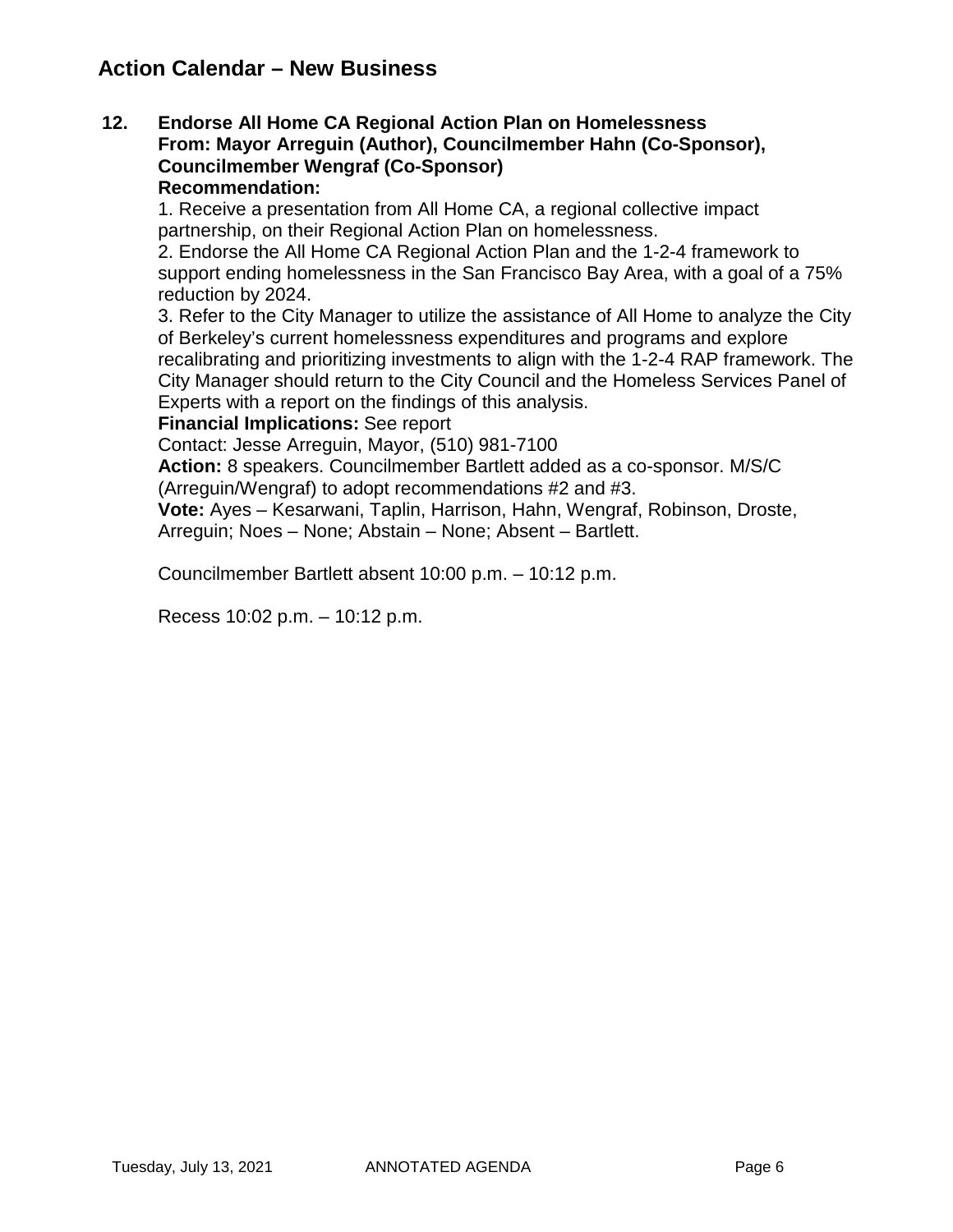# **Action Calendar – Public Hearings**

**13. Referral Response: General Plan Re-Designation and Zoning Map Amendment of Parcels Located at 1709 Alcatraz Avenue, 3404 King Street, 3244 Ellis Street, 1717 Alcatraz Avenue, and 2024 Ashby Avenue From: City Manager**

**Recommendation:** Conduct a public hearing and, upon conclusion:

1. Adopt first reading of an Ordinance rezoning five parcels located at 1709 Alcatraz Avenue (APN 052-1533-001-03), 3404 King Street (APN 052-1435-001-02), 3244 Ellis Street (APN 052-1533-005-00), 1717 Alcatraz Avenue (APN 052-1533-006-00) and 2024 Ashby Avenue (APN 053-1592-022-00) to Commercial – Adeline Corridor District (C-AC), and

2. Adopt a Resolution changing the General Plan designation of the five parcels to Adeline Corridor Mixed Use and to revise the boundaries of the Adeline Corridor Specific Plan Area to include the five parcels.

#### **Financial Implications:** None

Contact: Jordan Klein, Planning and Development, (510) 981-7400

**Public Testimony:** The Mayor opened the public hearing. 3 speakers.

M/S/C (Arreguin/Taplin) to close the public hearing.

**Vote:** Ayes – Kesarwani, Taplin, Harrison, Hahn, Wengraf, Robinson, Droste, Arreguin; Noes – None; Abstain – None; Absent – Bartlett.

**Action:** M/S/C (Arreguin/Hahn) to:

1. Adopt first reading of Ordinance No. 7,780-N.S. Second reading scheduled for July 27, 2021.

2. Adopted Resolution No. 69,959–N.S.

**Vote:** Ayes – Kesarwani, Taplin, Harrison, Hahn, Wengraf, Robinson, Droste, Arreguin; Noes – None; Abstain – None; Absent – Bartlett.

### **14. Response to Short Term Referral for Amendments to Accessory Dwelling Unit (ADU) Ordinance to Address Public Safety Concerns; Amending BMC Chapters 23C.24 and 23F.04**

#### **From: City Manager**

**Recommendation:** Conduct a public hearing and, upon conclusion, adopt the first reading of a local Accessory Dwelling Unit (ADU) Ordinance [Berkeley Municipal Code (BMC) Chapter 23C.24] and amendments to relevant Definitions [BMC Chapter 23F.04] in the Zoning Ordinance.

#### **Financial Implications:** None

Contact: Jordan Klein, Planning and Development, (510) 981-7400 **Action:** Public hearing continued to September 28, 2021.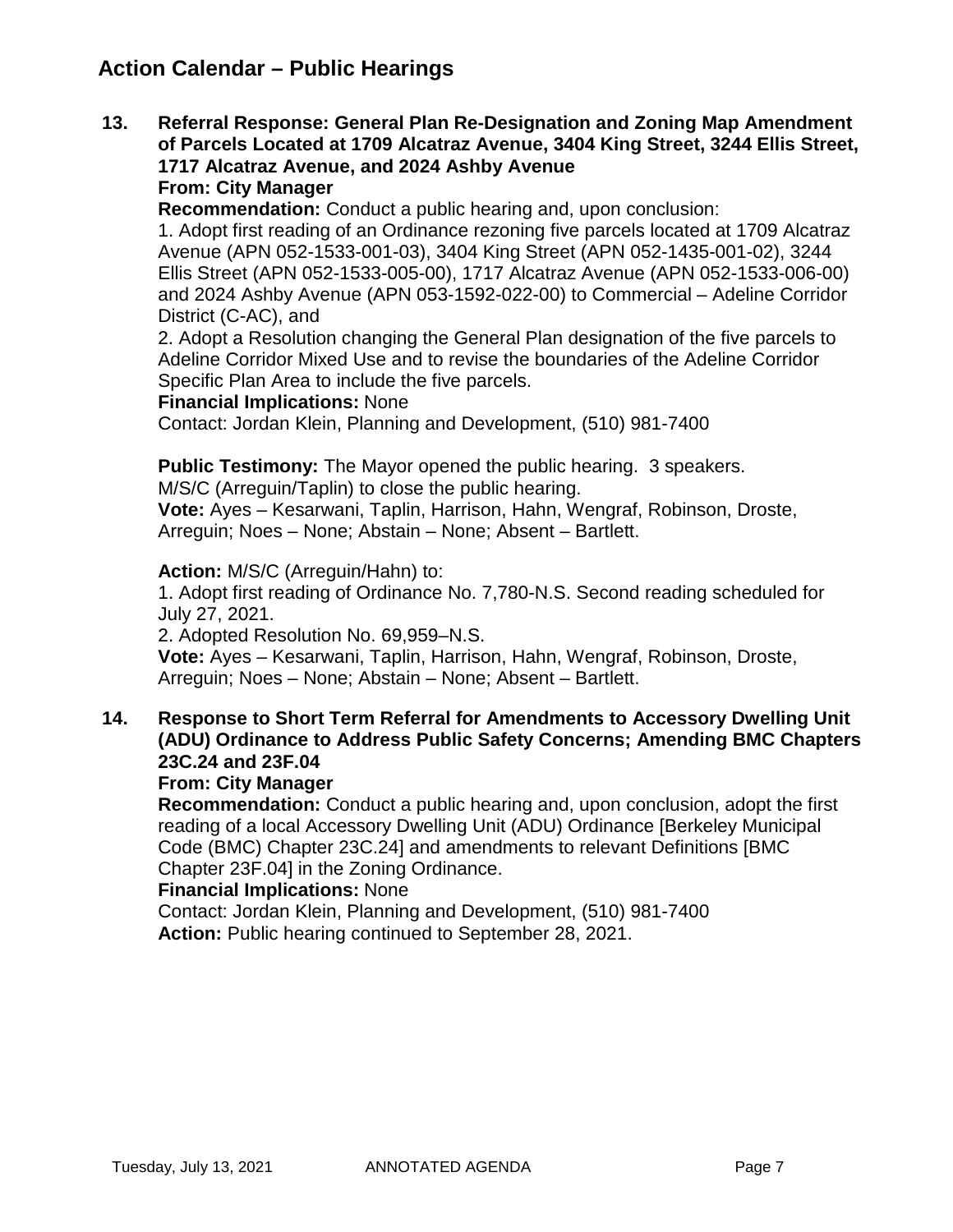# **Action Calendar**

**15. Adopt a Resolution Updating City of Berkeley Street Maintenance and** 

**Rehabilitation Policy** *(Reviewed by the Facilities, Infrastructure, Transportation, Environment & Sustainability Committee) (Continued from the June 1, 2021 meeting) (Item contains Supplemental Material)*

**From: Councilmember Harrison (Author), Councilmember Bartlett (Co-Sponsor), Councilmember Taplin (Co-Sponsor) Recommendation:** 

1. Adopt a Resolution updating the City's Street Maintenance and Rehabilitation Policy dated June 1, 2021.

2. Refer the exploration of potential bonding and funding opportunities for improving the Paving Condition Index (PCI) of streets and creating a Paving Master Plan back to the Facilities, Infrastructure, Transportation, Environment & Sustainability (FITES) Committee for further review.

*Policy Committee Recommendation: To move the Public Works supplemental item "City of Berkeley Street Maintenance and Rehabilitation Policy to Council" with a positive recommendation including amendments made during the meeting today, and ask Council to refer the exploration of potential bonding and funding opportunities for improving the PCI of streets and creating a Paving Master Plan back to the FITES Committee for further review.*

**Financial Implications:** Staff time

Contact: Kate Harrison, Councilmember, District 4, (510) 981-7140 **Action:** Item 15 referred to the Agenda & Rules Committee for future scheduling with the Five-Year Paving Plan.

#### **16. General Plan and Housing Element Annual Progress Report (APR) From: City Manager**

**Recommendation:** Review and accept the 2020 General Plan Annual Progress Report (APR) and 2020 Housing Element APR, which were submitted to the State of California's Department of Housing and Community Development (HCD) and the Governor's Office of Planning and Research (OPR) on April 1, 2021. **Financial Implications:** None

Contact: Jordan Klein, Planning and Development, (510) 981-7400

**Action:** M/S/C (Arreguin/Robinson) to suspend the rules and extend the meeting to 11:15 p.m.

**Vote:** Ayes – Kesarwani, Taplin, Harrison, Hahn, Wengraf, Robinson, Droste, Arreguin; Noes – None; Abstain – None; Absent – Bartlett.

**Action:** 3 speakers. Presentation made and discussion held. M/S/C (Arreguin/Harrison) to review and accept the 2020 General Plan Annual Progress Report (APR) and 2020 Housing Element APR.

**Vote:** Ayes – Kesarwani, Taplin, Harrison, Hahn, Wengraf, Robinson, Droste, Arreguin; Noes – None; Abstain – None; Absent – Bartlett.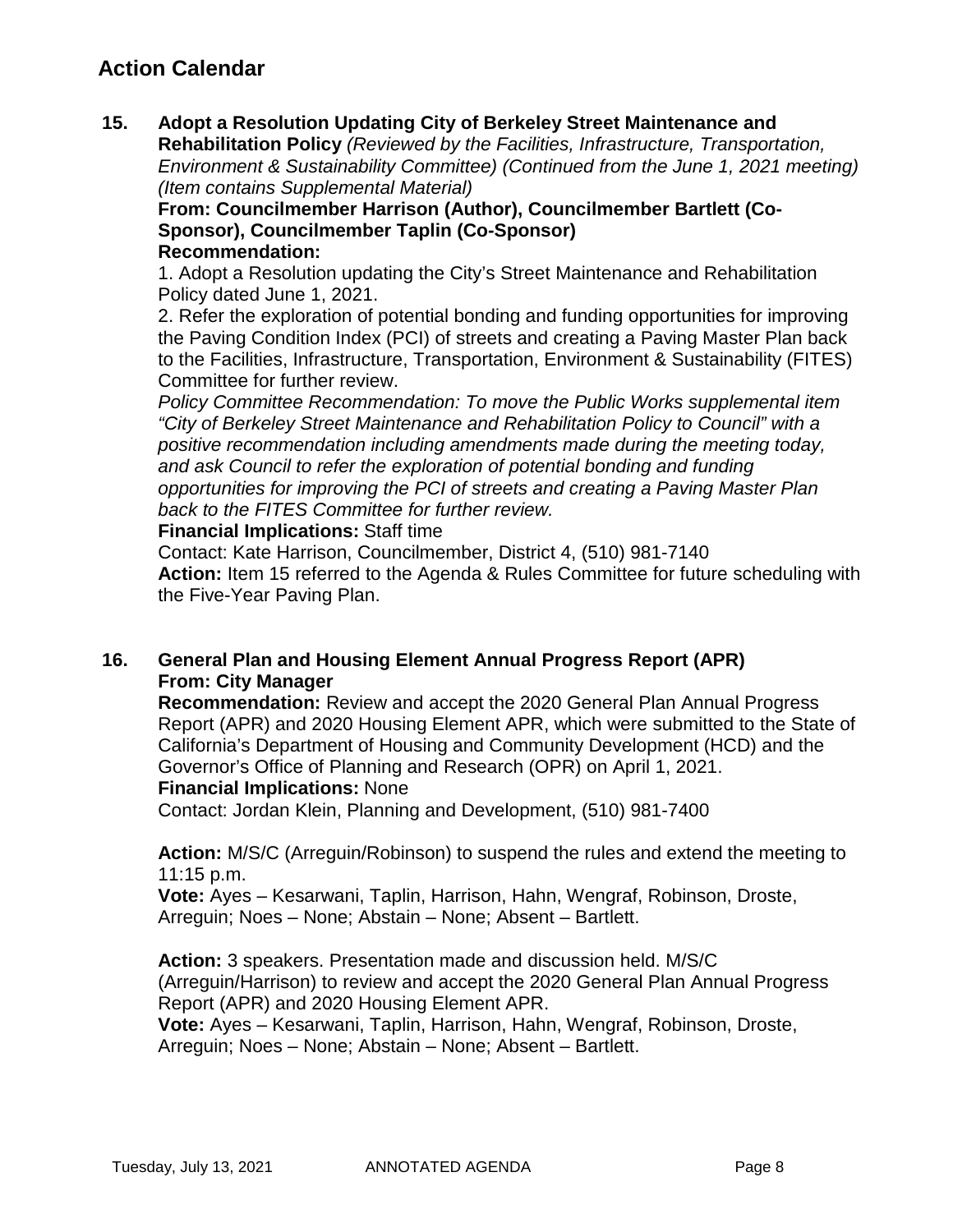# **Action Calendar**

#### **17. Amending BMC Section 14.56.070 for 3-Ton Commercial Truck Weight Limit on Tenth Street, Ninth Street, Eighth Street, and Seventh Street From: Councilmember Taplin (Author)**

**Recommendation:** Adopt first reading of an Ordinance amending Berkeley Municipal Code (BMC) Section 14.56.070 to add 3-ton commercial truck weight limits on Tenth Street between University Avenue and Dwight Way, Ninth Street between University Avenue and Dwight Way, Eighth Street between University Avenue and Dwight Way, and Seventh Street between University Avenue and Dwight Way. **Financial Implications:** See report

Contact: Terry Taplin, Councilmember, District 2, (510) 981-7120 **Action:** Moved to consent Calendar. Adopted first reading of Ordinance No. 7,781- N.S as revised in Supplemental Communications Packet #1. Second reading scheduled for July 27, 2021.

#### **18. Police Accountability Board – Appointment of Members** *(Continued from June 29, 2021)*

#### **From: City Manager**

**Recommendation:** Adopt a Resolution appointing nine members to the Police Accountability Board nominated by the Mayor and City Councilmembers, and appointing one alternate member. *(Note: Appointment of the alternate member is continued from the June 1, 2021 meeting.)*

#### **Financial Implications:** See report

Contact: Mark Numainville, City Clerk, (510) 981-6900

**Action:** Moved to Consent Calendar to adopt Resolution No. 69,960-N.S. to appoint Elisa Batista as the alternate member on the Police Accountability Board.

# **Information Reports**

- **19. Animal Care Commission 2021/2022 Work Plan From: City Manager** Contact: Paul Buddenhagen, City Manager's Office, (510) 981-7000 **Action:** Received and filed.
- **20. Commission on Disability Fiscal Year 2021-2022 Work Plan From: Commission on Disability** Contact: Dominika Bednarska, Commission Secretary, (510) 981-6300 **Action:** Received and filed.
- **21. Fiscal Year 2022 Sugar-Sweetened Beverage Product Panel of Experts Commission Work Plan From: Sugar Sweetened Beverage Product Panel of Experts** Contact: Dechen Tsering, Commission Secretary, (510) 981-5300 **Action:** Received and filed.

# **Public Comment – Items Not Listed on the Agenda –** 0 speakers.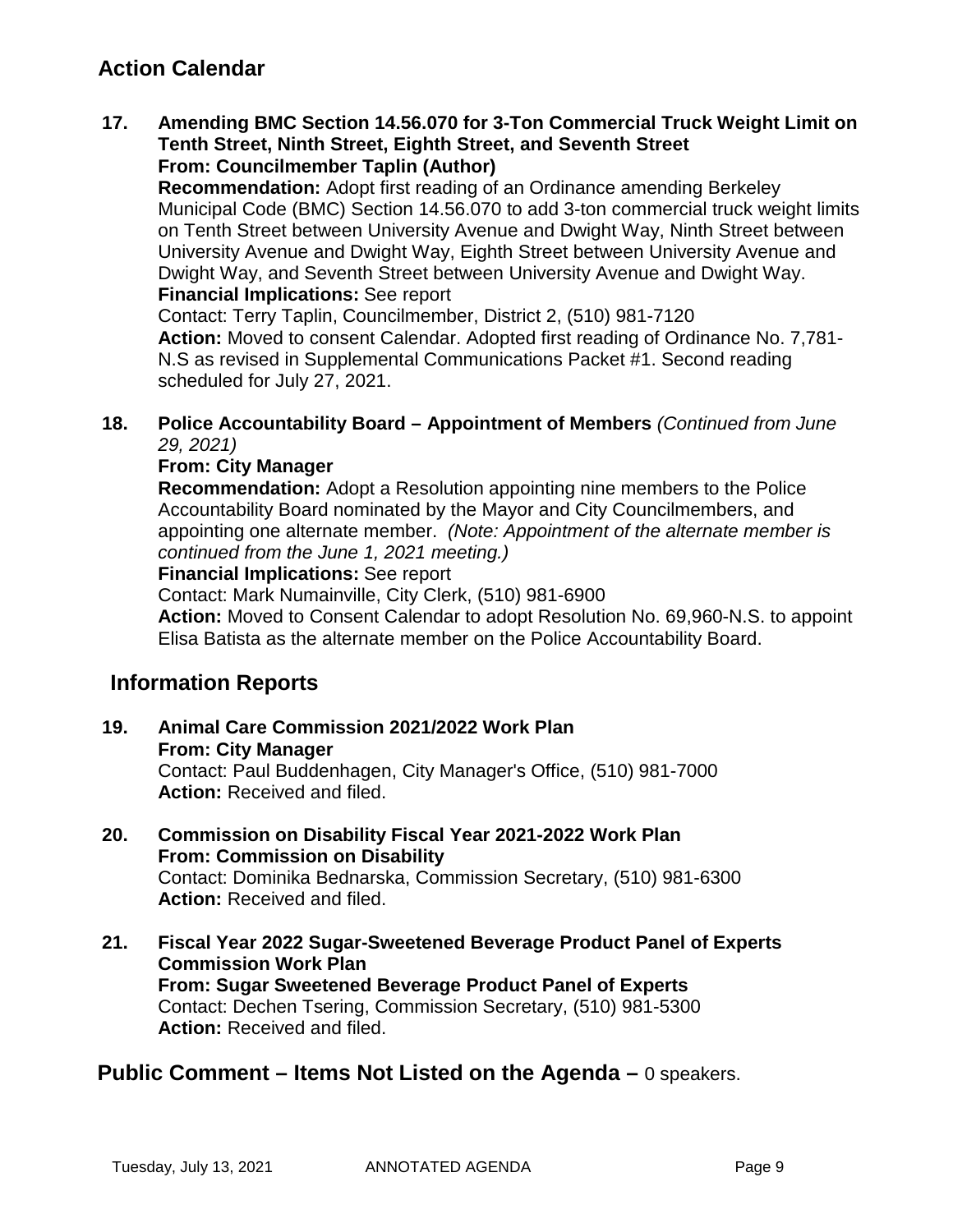# **Adjournment**

**Action:** M/S/C (Arreguin/Robinson) to adjourn the meeting.

**Vote:** Ayes – Kesarwani, Taplin, Harrison, Hahn, Wengraf, Robinson, Arreguin; Noes – None; Abstain – None; Absent – Bartlett, Droste.

Councilmember Droste absent 11:10 p.m. – 11:12 p.m.

Adjourned at 11:12 p.m.

# **Communications**

#### **TOD (Transit-Orientated Development)**

- 1. Vicki Sommer (3)
- 2. Toni Casal
- 3. David Brandon
- 4. taptango@ (2)
- 5. Michai Freeman
- 6. Eileen Hughes

#### **TOPA (Tenants Opportunity to Purchase Act)**

- 7. Andrea Altschuler
- 8. William Goodwin
- 9. Chimey Lee
- 10.River Bradley
- 11.Katharine Bierce
- 12.Larisa Cummings
- 13.Steven Tupper
- 14.Jeannie Llewellyn

#### **Homelessness – Encampments - Outreach**

- 15.Eric Friedman
- 16.Homeless Action Coalition
- 17.David Lerman
- 18.Geoff Lomax
- 19.Wende Micco

#### **Support Housing as a Human Right**

20.Sam Warren 21.Julia Cato

#### **Berkeley Marina - Pier**

22.Nicholas Waton, on behalf of the Cal Sailing Club 23.Todd Jersey

### **Street Intersection of Dwight Way and California Street**

24.Joann Brumfield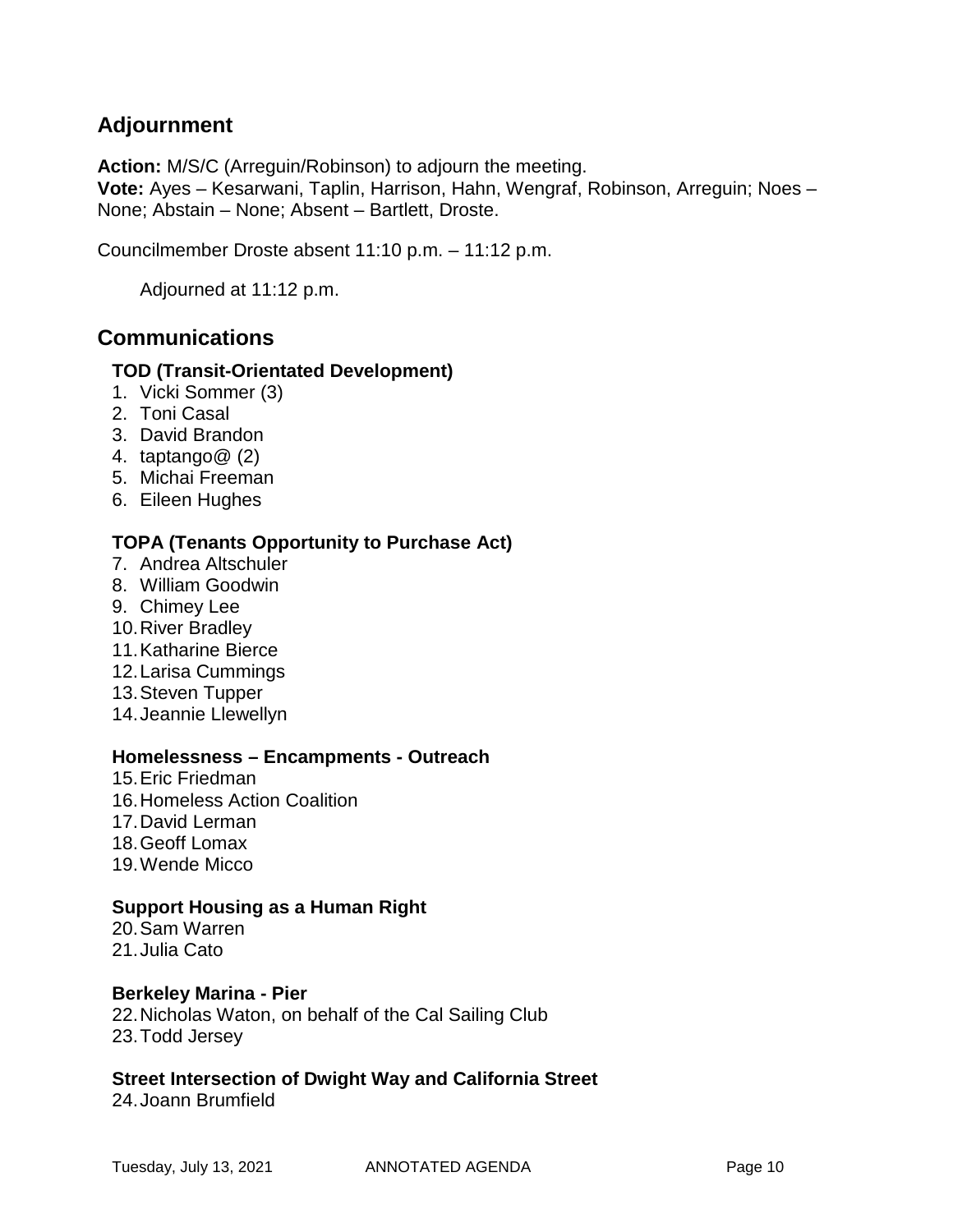#### **Step-Up Housing on University Avenue**

25.Patrick Kennedy

**Police Accountability Board & Police Related** 26.Racial and Criminal Justice Reform Group 27.Eric Friedman

# **Rent Board**

28.Jerry Berkman 29.Barbara Gilbert

**Berkeley Asphalt** 30.Christopher Kroll

**Re-Opening Berkeley**

31.Mark Chekal

### **Commission Reorganization**

32.Councilmember Harrison

#### **SB 9 – Housing Development**

33.Mary Rose 34.Christopher Kroll 35.Joel Millar

#### **Skate Park**

36.Tine Munson, Sean O'Loughlin, Mara Mahmood, Lorenzo Lewis and Dandy Harris 37.Tony Benado, City Clerk's Office

**SCA 5 – Voting Rights of Student Members of the University of California**  38.Emily Pekar

**Everyday is Black Event** 39.Eileen Joyce

#### **Backpack Donation for BUSD Students**

40.Nabatah Ahmed, on behalf of the Office of Family Engagement and Equity

**Measure P – Transfer Tax** 41.Barbara Gilbert

**Star Alliance** 42.Peter DuMont (2)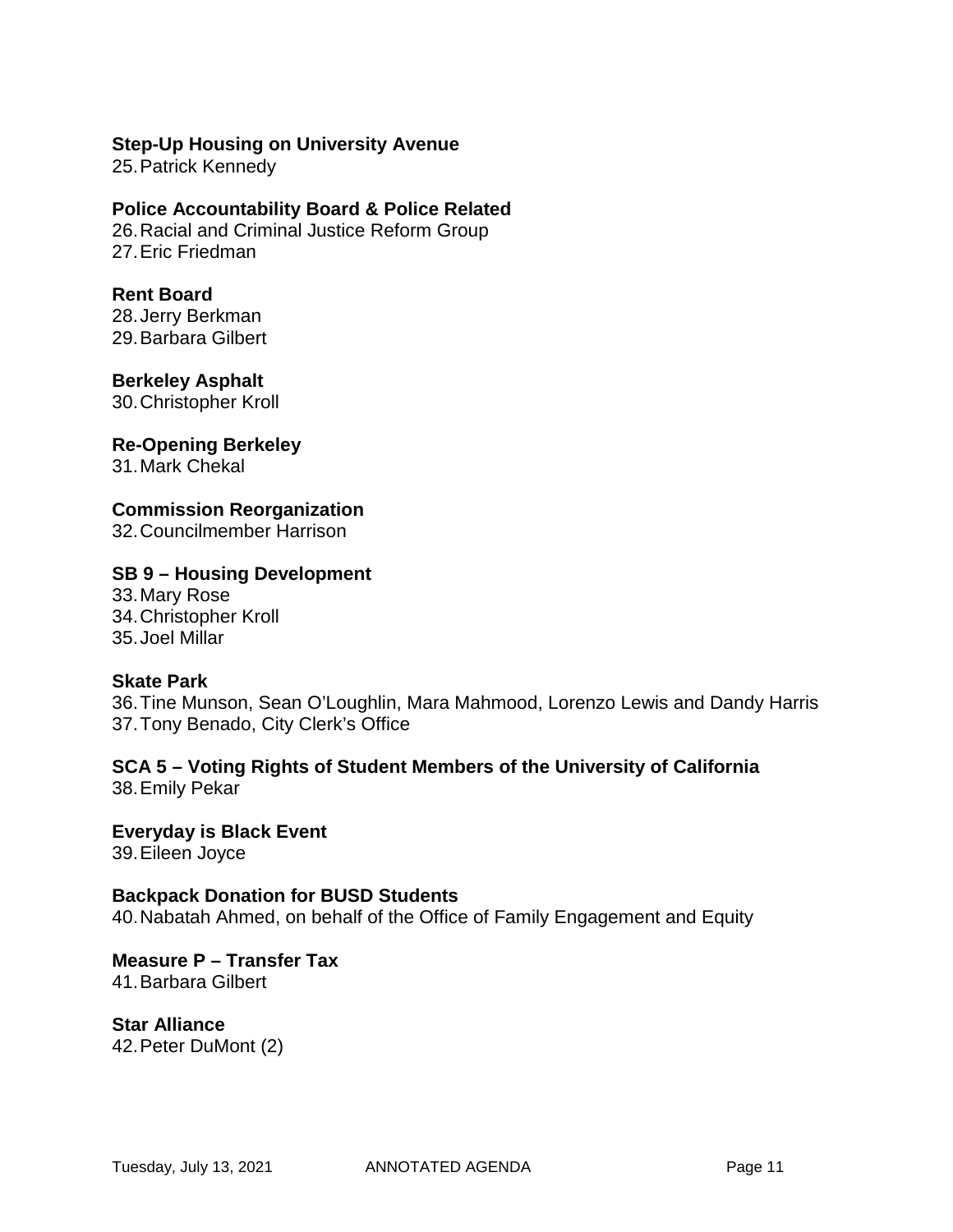#### **Juneteenth Closures in Berkeley**

43.Sabina McMurty

**FAA Proposal Reroute Commercial Air Traffic Reply** 44.Raquel Girvin, Regional Administrator for the FAA

**Heroine Needle Van at Hearst and San Pablo** 45.Erin Mahoney

**EBCE (East Bay Community Energy) Renewable** 46.Jane Stromberg

**Fix Your Walkways and Roads** 47.Dave Mandel

**City of Mountain View's Plant-Based Eating Series** 48.Nilang Gor

**UC Berkeley's 2036-2037 Proposed Long Range Development Plan** 49.Law Offices of Veneruso & Moncharsh 50.Harald Leventhal

**1921 Walnut Street Tenants**

51.Natalie Logusch (2)

**Mental Health and Addiction Resources** 52.Linda Press Wulf

#### **Public Safety in Parks and Schools**

53.Joanna Petrone

**Volunteering at Grayson** 54.Eric Friedman

**URL's Only** 55.Russbumper (8)

#### **Supplemental Communications and Reports 1**

**Item #2: DY 2022 Annual Appropriations Ordinance** 56.Peter Kuhn

**Item #14: Response to Short Erm Referral for Amendments to Accessory Dwelling Unit (ADU) Ordinance to Address Public Safety Concerns; Amending BMC Chapters 23C.24 and 23F.04**

57.Kathleen Lopes 58.Lisa and Tim Goodman 59.Jonathan Bailey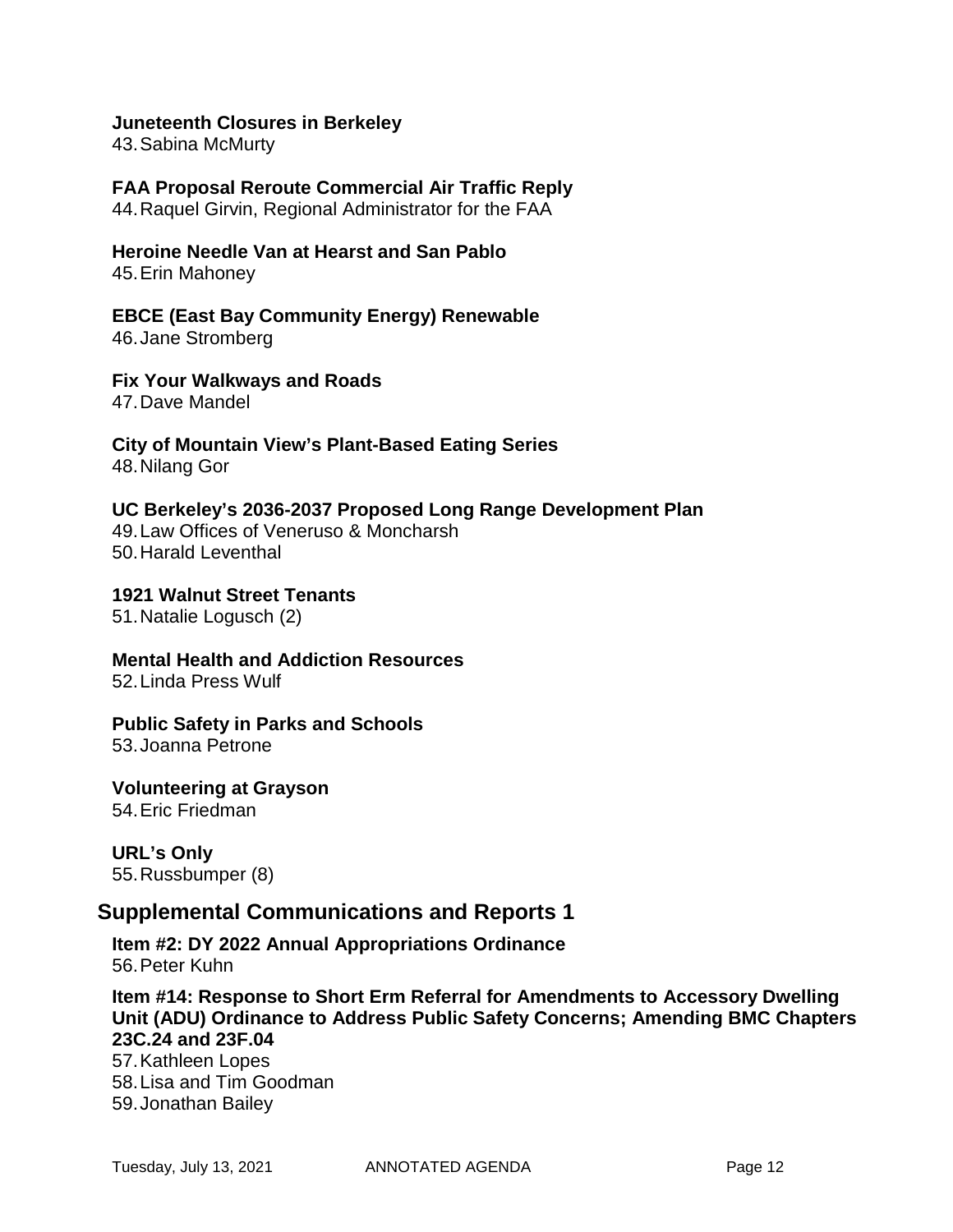60.George Buffington 61.Debra Sanderson & Kathy Crandall, Co-chairs, ADU Task Force 62.Jane Lenoir 63.Stan Momtchev 64.Loni Gray

**Item #17: Amending BMC Section 14.56.070 for 3-Ton Commercial Truck Weight Limit on Tenth Street, Ninth Street, Eighth Street and Seventh Street** 65.Revised material, submitted by Councilmember Taplin

# **Supplemental Communications and Reports 2**

**Item #14: Response to Short Erm Referral for Amendments to Accessory Dwelling Unit (ADU) Ordinance to Address Public Safety Concerns; Amending BMC Chapters 23C.24 and 23F.04** 66.Sara Hartley 67.George Porter 68.TM Scruggs 69.Susan Chainey 70.Susan Nunes Fadley 71.Peter Christy 72.Susan Morris 73.Genevieve Hoffman 74.Cynthia Larson 75.Jerry Skrainar 76.Beth Feingold 77.Enid Camps and Alan Miller 78.Debra Sanderson (2) 79.Jo Ann Driscoll 80.Phyllis Olin 81.Eric Arens 82.Tim Ryan 83.Bill and Judy Hein 84.Lois Brubeck 85.David Thill 86.Mike Trott 87.John McCarthy 88.Jan Knecht 89.Paku Khan 90.Megan Hall 91.D. Resek 92.Penny Barron 93.Ednah Beth Friedman 94.Paul Teicholz 95.Brian Gilbane 96.Robert Hester 97.Karen Lou 98.Jeff Robinson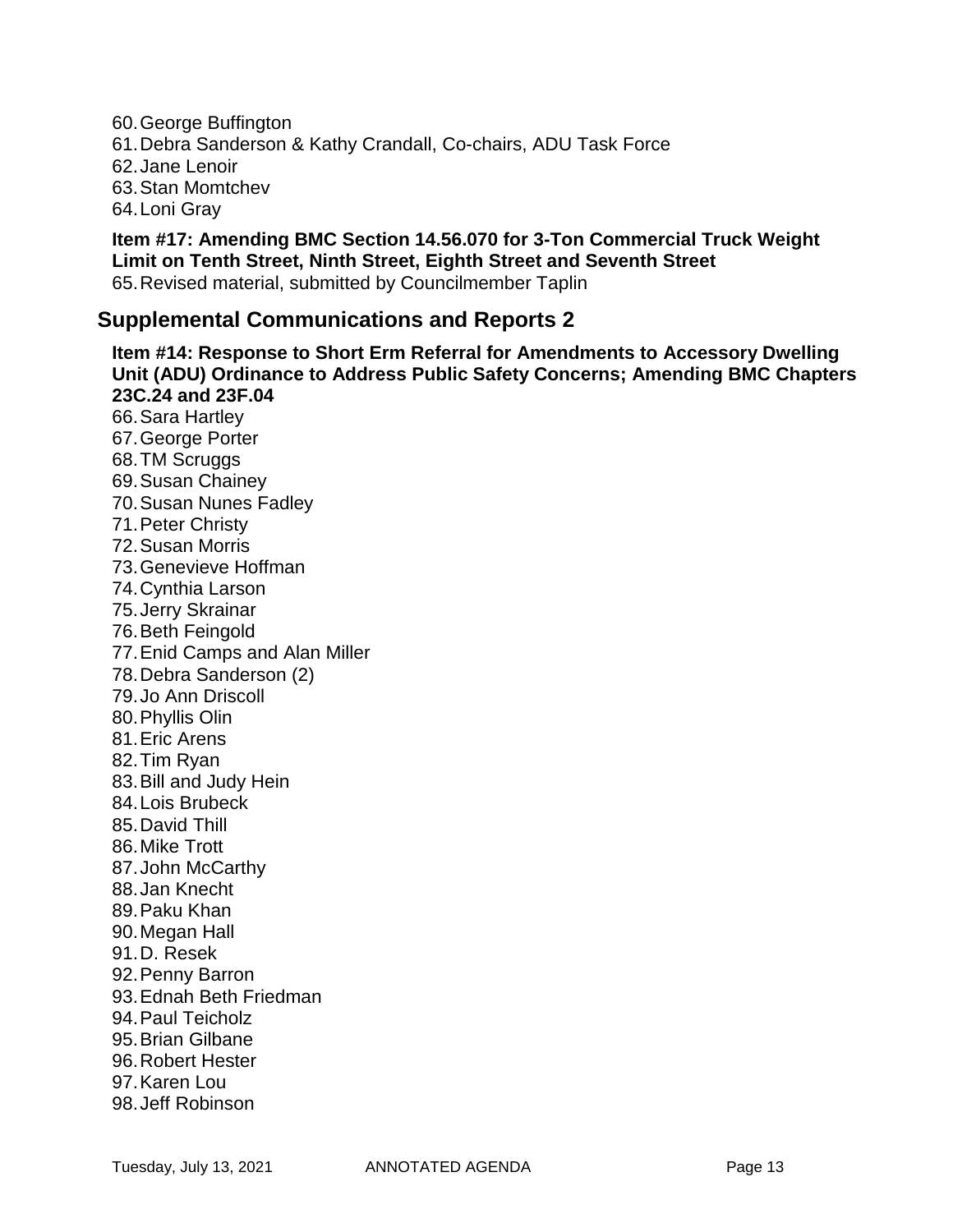99.Mark and Linda Fong

- 100. Reva and Elsa Tranter
- 101. John Arthur
- 102. Larry Hyman
- 103. Jeanette and Jim Cottle
- 104. Cat Zavis
- 105. George Porter
- 106. Fredica Drotos
- 107. Steven Segal
- 108. Theo Posselt
- 109. Jean Holmes
- 110. Joan Killeen
- 111. John Gilbert
- 112. John Damonte
- 113. John and Nancy Lawrence
- 114. Sue von Baeyer
- 115. John Bischoff
- 116. Nancy Rader
- 117. Barryett Enge
- 118. Ryan O'Connell
- 119. Steven Chainey
- 120. Katie Johnson
- 121. Stasha Vlasuk
- 122. Leah Isaacson
- 123. Michael McGowan
- 124. Carol Wolf
- 125. Robert Breuer
- 126. 103 similarly-worded letters (Postpone this item until the Fall)

# **Supplemental Communications and Reports 3**

#### **Item #11: Resolution in Support of Ending Qualified Immunity Act**

127. Latinos Unidos de Berkeley

#### **Item #12: Endorse All Home CA Regional Action Plan on Homelessness**

128. Presentation, submitted by Mayor Arreguin

**Item #13: Referral Response: General Plan Re-Designation and Zoning Map Amendment of Parcels Located at 1709 Alcatraz Avenue, 3404 King Street, 3244 Ellis Street, 1717 Alcatraz Avenue and 2024 Ashby Avenue**

129. Presentation, submitted by Planning

**Item #14: Response to Short Erm Referral for Amendments to Accessory Dwelling Unit (ADU) Ordinance to Address Public Safety Concerns; Amending BMC Chapters 23C.24 and 23F.04**

130. Deborah Binder

131. Michael Frantz